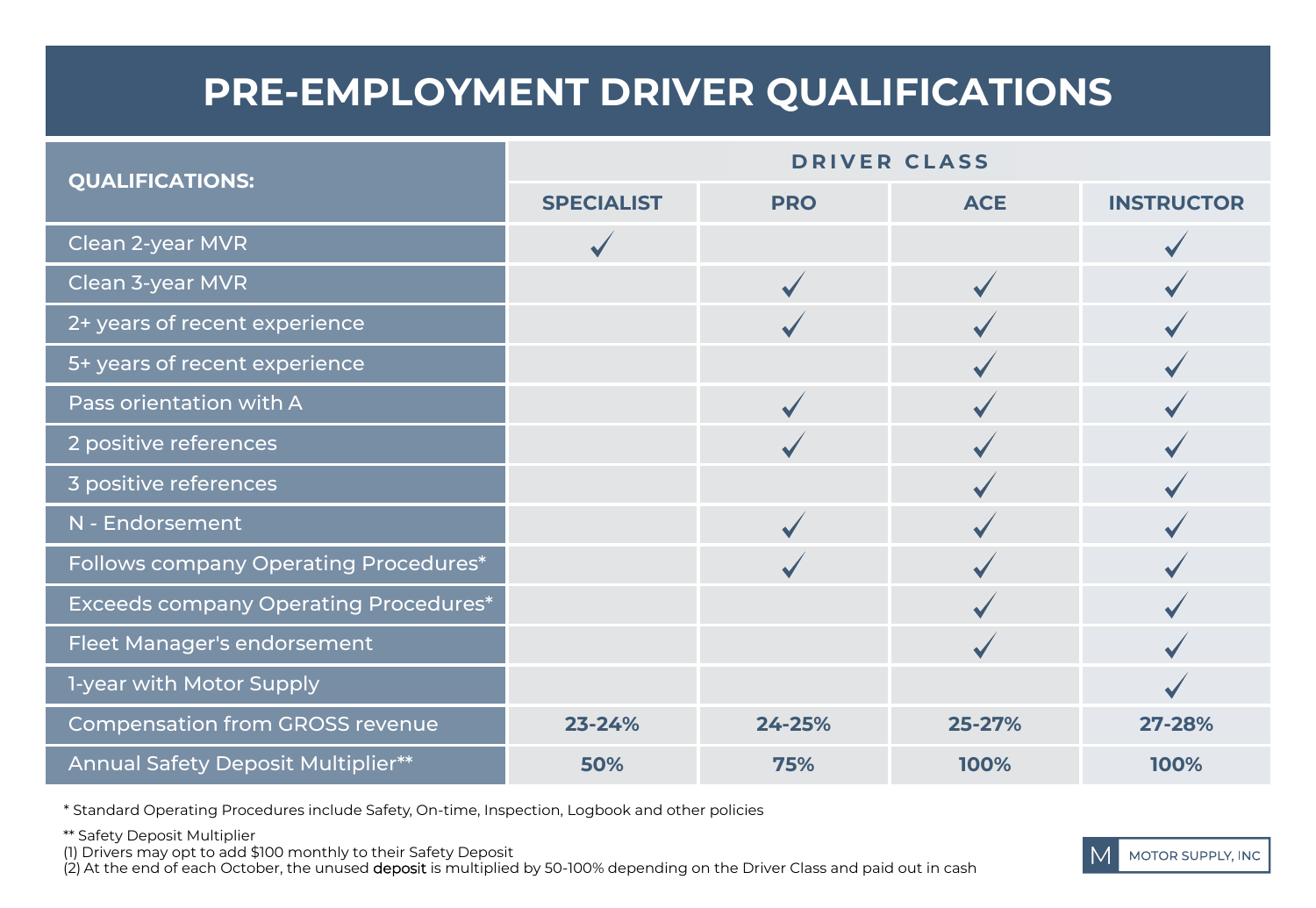## **BONUS PLAN**

| Meeting monthly revenue target | \$300 cash<br>+0.25% to you compensation permanently or |
|--------------------------------|---------------------------------------------------------|
| Employee of the month award    | Individual one-time bonus                               |
| Pro/Ace Driver referral        | +\$500 safety deposit                                   |
| Level-3 DOT Inspection         | +\$100 safety deposit                                   |
| Level-2 DOT Inspection         | +\$150 safety deposit                                   |
| Level-1 DOT Inspection         | +\$200 safety deposit                                   |
| <b>Safe Driver Award</b>       | <b>TVC Pro subscription</b>                             |